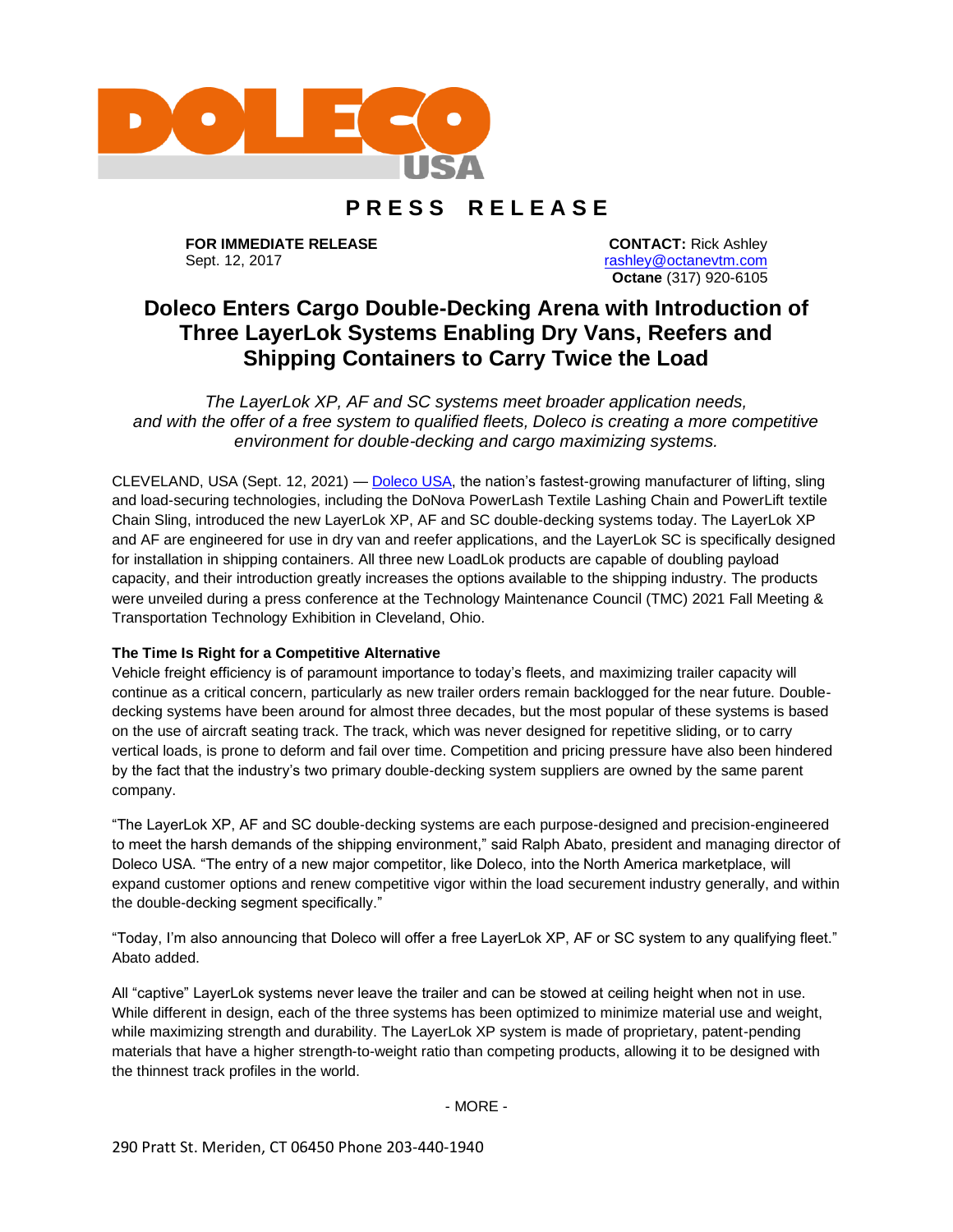## **LayerLok XP**

The LayerLok XP features a radically different machined aluminum track design with beveled teeth instead of holes or slots. Single- and double-track styles are offered, each with surface-mount, semi-recessed and fullyrecessed profiles available. The system's steel head assembly and beam adjustment tool both glide seamlessly within recessed slots on either side of the teeth, virtually eliminating the snag points common to other systems. Optional head assemblies enable the system to operate at just 60 dB, the quietest double-decking system ever designed.

The LayerLok XP can also be configured with interconnecting horizontal tracks that use turntable intersections, enabling decking beams to seamlessly switch from vertical to horizontal travel. The unique feature allows users to accommodate a wider array of cargo capacity and securement needs, by letting decking beams serve double duty as shoring beams when needed.

"The LayerLok XP system is the apex of payload maximizing and protection technology," said Abato. "There is not a better, more versatile or comparably robust double-decking system available anywhere."

#### **LayerLok AF**

The LayerLok AF is designed as an intelligent alternative to the most common aircraft-track-based systems and is modeled on a complementary design, so complementary in fact, that its tracks and decking beams are completely interchangeable with competing systems that are currently installed or now being sold. Single-and double-track styles with surface-mount and semi-recessed versions are also available.

"LayerLok AF is designed as a universal solution for trailer OEMs and fleets that are comfortable with the status quo, but less comfortable with the lack of competitive sourcing and pricing for aircraft-track systems," said Abato. "In an industry that is somewhat resistant to change, we're offering complete systems solutions, individual replacement components and everything in between, but I think what we're really offering is a sense of relief."

#### **LayerLok SC**

The LayerLok SC is designed exclusively for use in 20- and 40-foot shipping container applications. The steel tracks are engineered to be welded into position within the container body. In addition to optimizing container capacity, the LayerLok SC helps protect cargo and maintain its stability during intermodal transfers.

LayerLok XP, AF and SC were developed by The Netherlands-based LoadLok. LayerLok has been in use throughout Europe for more than 15 years and is already available in 42 countries worldwide. Through an agreement with LoadLok, Doleco is now the exclusive North American distributer and co-manufacturer of the LayerLok XP, AF and SC.

"We are excited to partner with Doleco USA to bring these new load-securing, payload-optimizing and cargoprotecting technologies to North America," said Eelco Noort, product manager for LoadLok.

Doleco USA products are available in the U.S., Canada and Mexico through the company's Master Distributor network, which includes over 6,000 distribution points. For information on sales and distribution of Doleco USA products call +1 (203) 440-1940 or email [sales@doleco-usa.com](mailto:sales@doleco-usa.com) 

To access high-resolution product images and video of the new LayerLok XP, AF and SC, please visit <https://doleco-usa.com/images>

- END –